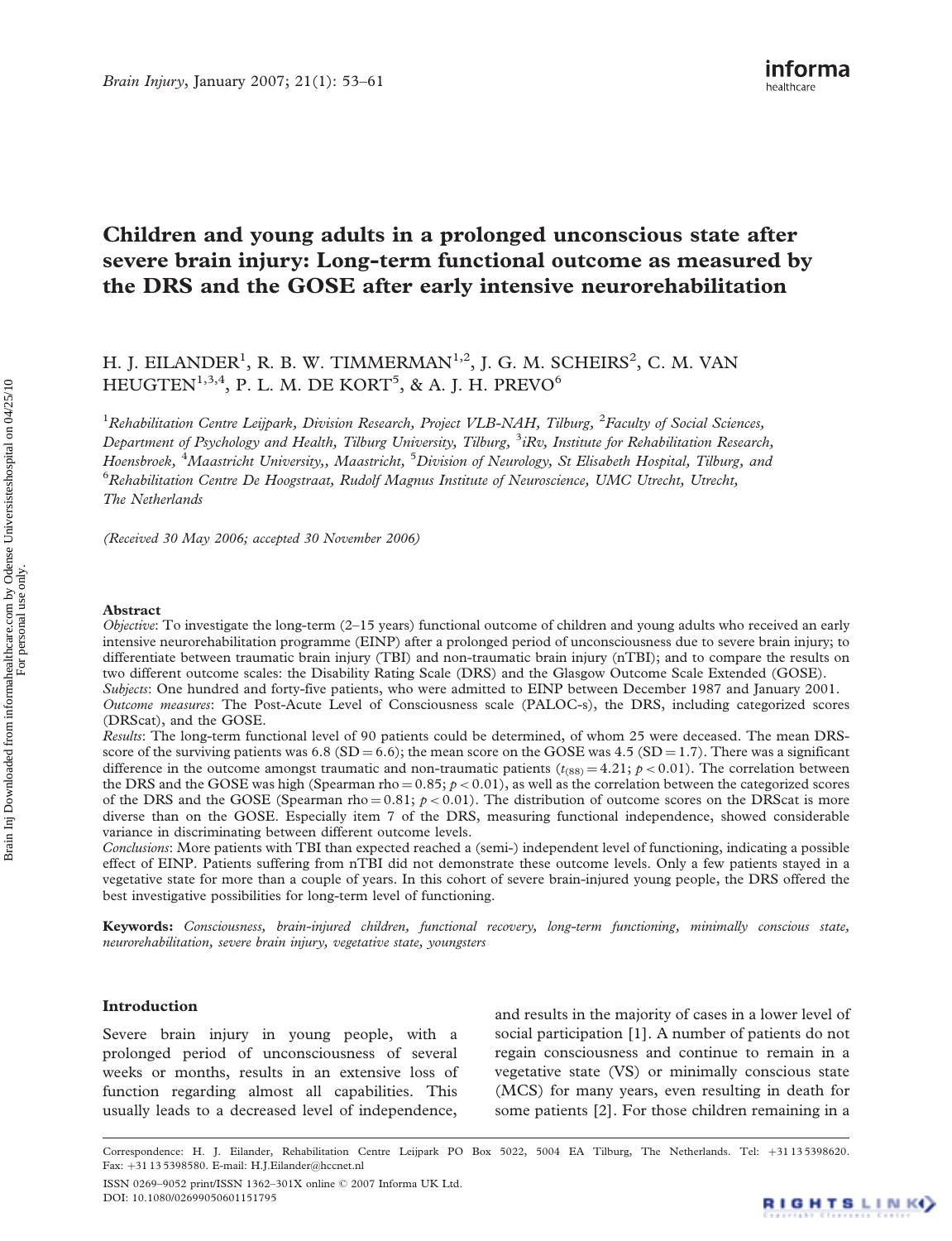vegetative state three months after suffering severe traumatic brain injury, the probability of remaining in a vegetative state for at least one year was calculated by the Multi-Society Task Force on Persistent Vegetative State (MSTF) at 30%  $(CI_{99} = 13-47)$  and the probability of death was calculated at  $14\%$  (CI<sub>99</sub> = 1–27) [3]. For children who suffered a non-traumatic brain injury the probability of remaining in a vegetative state was calculated at 97% ( $CI_{99} = 89-100$ ) and the probability of death was calculated at  $3\%$  (CI<sub>99</sub> = 0–11). Since the 1960s treatment programmes have been developed, focusing on the recovery of consciousness and on an early start of recovery of functions in nonresponsive patients [4, 5]. The different programmes vary considerably in terms of content, target group, intensity, duration, location, and finances [6, 7]. It is extremely difficult to investigate the effects of these rehabilitation programmes because of a range of methodological difficulties, a lack of sound treatment theories [8] and ethical limitations [9]. As a result, the efficacy of these kind of programmes has remained unproven [10]. A few studies, however, do support the beneficial effects of early intensive neurorehabilitation of non-responding patients [11, 12]. Earlier investigations [13, 14] show that only one quarter of patients who were still in VS or MCS one month after injury regain self-care independency, implying that three quarters of the patients require aid from either family members or a health care facility. Patients who remained dependent and who required a full-time care facility often expressed their anguish and demonstrate a low level of experienced quality of life [15]. The close relatives of these patients are also often distressed, especially when they have to deal with behavioural changes [16]. Therefore, each treatment programme that can contribute to better outcome levels will ultimately reduce emotional problems for both the patient and their family.

In 1987 a comprehensive early intensive neurorehabilitation programme (EINP) for children in VS or MCS was developed at the Rehabilitation Centre Leijpark (RCL) in the Netherlands, aiming at recovery of consciousness and ultimately at ameliorating the level of independence. The outcome upon discharge of 145 patients, aged 0–25 who were admitted between December 1987 and January 2001, showed that 62% of the patients had reached full consciousness, 27% were in MCS, 6% were in VS, and 5% deceased [17]. Most of the conscious patients were discharged to a regular rehabilitation facility, indicating potential for a reasonable recovery of long-term function. The question remains whether the recovery of function achieved at the time of discharge indeed led to higher levels of independence in long-term functioning.

This study therefore focuses on the long-term functional recovery of the patients mentioned above, after receiving EINP. This is the first large-scale Dutch study concerning long-term disability in young patients with severe brain injury and with a known long period of disturbed consciousness.

Other objectives of this study include the comparison of outcome amongst traumatic and nontraumatic patients given that it is to be expected that the latter group has fewer possibilities for recovery than the first [3].

Finally, a comparison of results will be made concerning the two different and widely used outcome measures; the Glasgow Outcomes Scale Extended (GOSE) [18, 19], and the Disability Rating Scale (DRS) [20].

Outcome after severe brain injury can be examined at different levels of functioning: neuropsychological functions [21], quality of life [22] or the level of disability [23]. In an overview of some frequently used outcome measures for clinical trials in neurotrauma, Bullock et al. [24] concluded that the Glasgow Outcome Scale (GOS) [25] or its extended form (GOSE), and the DRS are the most widely used outcome measures. They recommend that the GOSE be further evaluated, especially in relation to the higher sensitivity of this instrument for the middle outcome categories. The structured nature of the interview should protect against inter-observer variability. They also concluded that the concordance between the DRS and the GOS is moderate, with an underestimation by the DRS of the severity of outcome related to the GOS. Others however, showed a higher sensitivity of the DRS in the most severe outcome levels. Hall et al. [26] stated in 1985 that 'the DRS more sensitively reflects improvement during in-hospital rehabilitation than the GOS, 71% to 33%, respectively' (p. 35). The latter effect is in all probability a reflection of the sensitivity of the DRS to changes in seriously impaired patients. Therefore, for a population concerning high probability of low outcome (VS or MCS), the DRS seems to be more useful in differentiating between outcome levels.

# Method

### Patients

Subjects included in this study were all patients  $(N = 145)$  admitted to the EINP between December 1987 and January 2001. Criteria for admission were: age between 0–25 years, in a vegetative or minimally conscious state subsequent to severe brain injury, admission date between 2 weeks and 6 months after injury.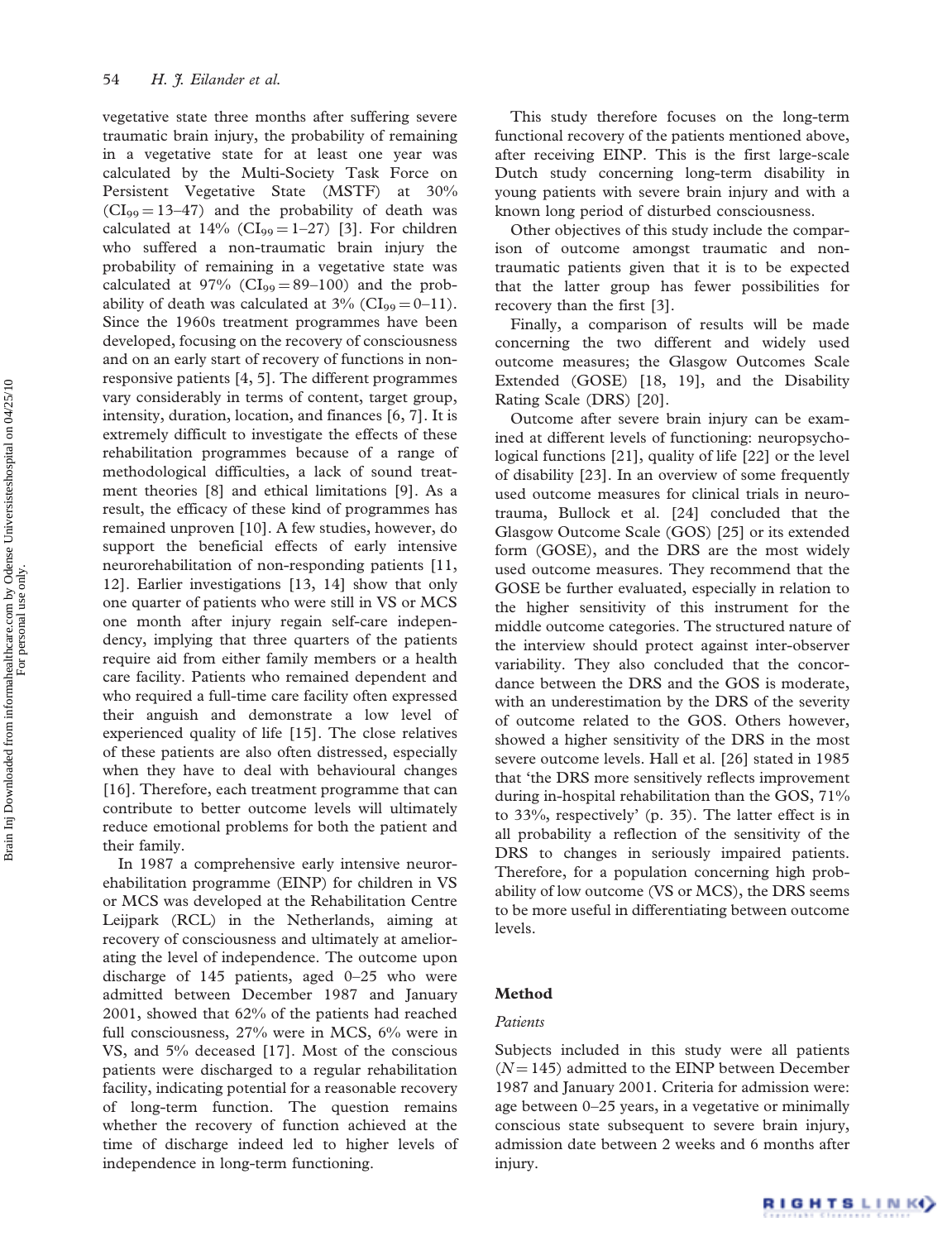Admission took place between 0.7–7.6 months (Mean  $(M) = 2.3$ , Median = 2.1, SD = 1.2) after injury. One patient was admitted more than a half year after the injury due to a waiting list. Of the 145 patients admitted to the EINP programme, 107 patients suffered severe brain injury, with an initial Glasgow Coma Scale (GCS) [27] score less than or equal to eight. One patient with a GCS-score of 9 was admitted because of the extended vegetative state. For 37 patients the initial GCS-score was unknown.

In Table I the most important characteristics of the participants are presented.

The cohort is divided into two groups: 104 patients who suffered traumatic brain injury (TBI: 91 of the cases was caused by a traffic accident, 12 caused by a fall, and in 1 case caused by a blow to the head) and 41 patients who suffered a non-traumatic brain injury (nTBI). In this group different kinds of causes are represented more or less equally: near-drowning  $(n = 11)$ , encephalitis  $(n = 10)$ , cardiac arrest  $(n = 7)$ and other causes of anoxia  $(n = 10)$ . Three patients suffered a stroke. There are two main differences between the TBI group and the nTBI group. Firstly, the mean age at time of injury of the nTBI group is significantly lower  $(t_{(143)} = 5.74; p < 0.01)$ , and secondly the level of consciousness (LOC) at the time of discharge from EINP is significantly less encouraging in the nTBI group, as compared to the TBI-group  $(t_{(143)} = 3.51; p < 0.01).$ 

#### Outcome measures

The PALOC-s is a newly developed observation scale to investigate the level of consciousness in patients with a prolonged loss of consciousness after severe brain injury. The PALOC-s is a one item rating scale including eight levels of consciousness:  $1 = \text{coma}, \quad 2 = \text{hypo-responsive}$  vegetative state,  $3$  = reflexive vegetative state,  $4$  = high (re-)active vegetative state,  $5 =$  transitional minimally conscious state,  $6 =$  inconsistent minimally conscious state,  $7 =$  consistent minimally conscious state, and  $8 =$  conscious state. Preliminary results show that the PALOC-s is reliable  $(0.85 < r < 0.94)$  and valid  $(0.88 < r < 0.93)$  [28]. In this study, the scores on the PALOC-s were reduced to class scores: coma (PALOC-s score of 1), vegetative state (VS, PALOC-s score 2–4), minimally conscious state (MCS, PALOC-s score 5–7), and conscious state (CS, PALOC-s score of 8).

The Disability Rating Scale (DRS) [20] consists of eight items, either scored on a four, five or six-point scale. A high score on an item indicates a low level of functioning on that aspect. The scores on the eight DRS items can be summed up to values from 0–29. A score of 30 is given when a patient has deceased.

|  |  | Table I. Demographic characteristics. |
|--|--|---------------------------------------|
|--|--|---------------------------------------|

|                                    | Traumatic<br>injury | Non-traumatic<br>injury |
|------------------------------------|---------------------|-------------------------|
| Total number                       | 104 <sup>1</sup>    | 41                      |
| Age at admission<br>to EINP        |                     |                         |
| $0-5$ years                        | 12(12)              | 23 (56)                 |
| $6 - 10$                           | 17(16)              | 5(12)                   |
| $11 - 15$                          | 25 (24)             | 5(12)                   |
| $16 - 20$                          | 38 (37)             | 5(12)                   |
| $21 - 25$                          | 12(12)              | 3(7)                    |
| Mean (SD)                          | 14.8 years (5.8)    | 8.0 years (7.5)         |
| Gender                             |                     |                         |
| Male/Female                        | 76/28 (73/27%)      | 28/13 (68/31%)          |
| $GCS2$ at admission<br>to hospital |                     |                         |
| Mean (SD)                          | 3.9(1.9)            | 3.2(2.2)                |
| Unknown                            | 20(19)              | 17 (42)                 |
| LOC at admission<br>to $EINP3$     |                     |                         |
| Vegetative state                   | 45 (43)             | 18 (44)                 |
| Minimally<br>conscious state       | 59 (57)             | 23 (56)                 |
| LOC at discharge<br>from EINP      |                     |                         |
| Deceased                           | 3(3)                | 4(10)                   |
| Vegetative state (VS)              | 4(4)                | 5(12)                   |
| Minimally conscious<br>state (MCS) | 24 (23)             | 15(37)                  |
| Conscious state (CS)               | 73 (70)             | 17 (42)                 |

<sup>1</sup>Numbers and (between brackets) are the column percentages in each category, except for the Mean and SD scores.

 ${}^{2}GCS = Glasgow Coma Scale score.$ <sup>31</sup> OC – Level of consciousness.

 ${}^{3}LOC = Level$  of consciousness.

The DRS is reliable and valid [20, 29] and is able to track a patient from the lowest level of unconsciousness up to independent functioning in the community. The DRS has proven to be sensitive to improvement until at least five years after injury [30], especially in patients who are still (partly) dependent one year after injury. The DRS was translated into Dutch by the first author, in a forward-backward procedure [31], and adapted to be filled out by a proxy of the patient.

The GOSE is an extension of the Glasgow Outcome Scale (GOS) [18, 19]. The GOSE is a one-item rating scale including eight outcome categories (from 'deceased' to 'upper good recovery', see Table II) and can be administered through a structured interview. Compared to the GOS, the GOSE has proved to be more sensitive to changes in the mild-to-moderate range of TBI [32, 33]. The GOSE was translated into Dutch in an earlier research programme at the Erasmus University of Rotterdam and was administered in a structured interview with a proxy of the patient, as proposed by Wilson [19].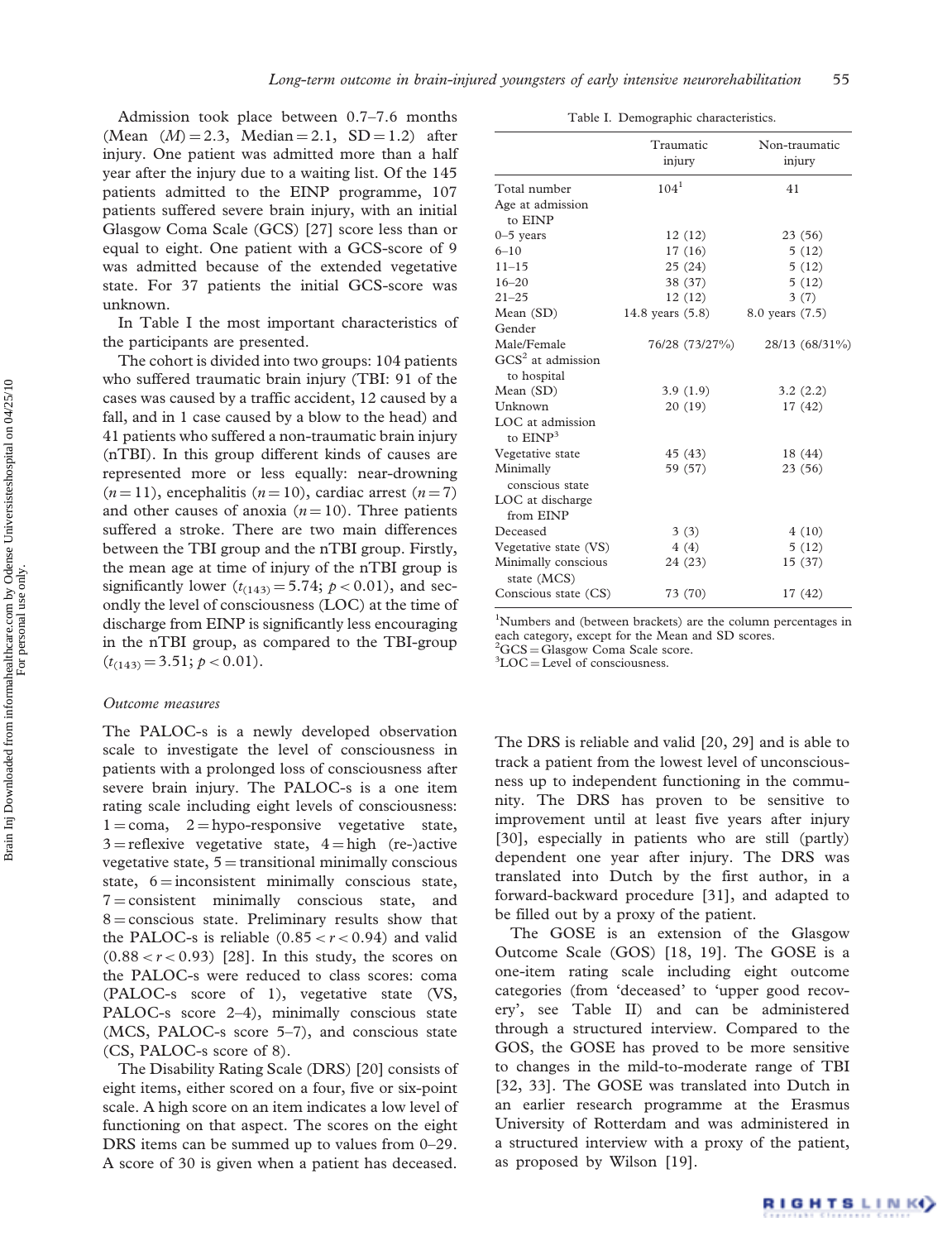| Raw DRS score | Categories DRS (DRScat)      | Level | GOSE                      |
|---------------|------------------------------|-------|---------------------------|
| $\Omega$      | No disability                | 8     | Upper good recovery       |
| $1 - 3$       | Mildly to partially disabled |       | Lower good recovery       |
| $4 - 6$       | Moderately disabled          | 6     | Upper moderately disabled |
| $7 - 11$      | Moderately severe disabled   | 5     | Lower moderately disabled |
| $12 - 16$     | Severely disabled            | 4     | Upper severely disabled   |
| $17 - 21$     | Extremely severe disabled    | 3     | Lower severely disabled   |
| $22 - 29$     | Vegetative state             | 2     | Vegetative state          |
| 30            | Deceased                     |       | Deceased                  |

Table II. Disability Rating Scale category levels (DRScat), as converted from the raw scores of the Disability Rating Scale, and GOSE category levels.

# Procedures

This study was carried out following a one-group archived pretest-posttest design.

The local medical ethics committee gave ethical and lawful approval of the study.

The first author, an experienced neuropsychologist, investigated the patients' medical files to collect their demographic and injury-related characteristics, and to determine the level of consciousness (LOC) upon admission and discharge to the EINP, using the class scores of the PALOC-s. The procedure has been previously described in detail [17].

Next, all subjects were contacted in writing and asked for informed consent. When no reaction was received, contact was made by telephone. After having received the informed consent from the patients or their family, the outcome scales were administered with a proxy of the patients (usually one of the parents). All assessments took place between November 2002 and June 2003 by the second author, a neuropsychology trainee, generally at the rehabilitation centre. Some assessments were done at the patients' home. In one case concerning an emigrated patient, the administration was fully executed in a telephone interview. The assessment was carried out in one session, and completed in 20–30 minutes. The GOSE was always administered first.

#### Statistical analyses

To be able to compare the DRS and the GOSE properly, the scores on the DRS were transformed into category scores. The possibility of categorization was already proposed in the first publication of the DRS by Rappaport et al. [20]. Gouvier found that the inter-rater reliability of this ranked DRS was slightly less than that of the summed score, but still very high (0.95 vs. 0.98 in a study with three raters and 40 patients) [34]. Gouvier concluded that deriving category scores from raw DRS-scores did not result in losing much information, ensuring that the categories represent meaningful levels of recovery in their own right. Therefore, we used this eight-level categorized DRS-scoring method

(DRScat, see Table II). To avoid negative correlations, the raw scores were converted to category-scores in the same means as the GOSE: a DRScat-score of 1 reflects the worst outcome category (deceased) and a score of 8 reflects the best outcome category (no disability). This combination of scores on the DRS and GOSE is represented in Table II.

The raw scores on the last two items of the DRS were treated individually during the analyses. These two items present most likely the best possibilities to differentiate between the outcome levels. Item 7 reflects the 'Level of Functioning' on six levels:  $0 =$ completely independent, 1 = independent in a particular environment,  $2 =$  mildly dependent,  $3 =$  moderately dependent,  $4 =$  noticeably dependent, and  $5 =$  totally dependent. Item 8 reflects the 'Employability' or 'Educationability' on four levels:  $0 = not$  restricted (for labour or education),  $1 =$  selected, competitive jobs; or can perform most school tasks on a regular basis,  $2 =$  sheltered, noncompetitive workshop; or requires assistance for all school tasks,  $3 =$  not employable; or education is not possible [35].

Data analyses were performed with the Statistical Package for the Social Sciences (SPSS 11.0.1,  $\odot$ SPSS Inc.). Descriptive statistics such as frequency tabulations were used to describe the population and the scores on the scales. Association between variables was established by calculation of the Spearman rho correlation coefficient. Curve fitting was done using polynomial regression models containing first-, second-, and third-order terms. To obtain a quantitative measure of how well these models predicted the dependent variable  $R^2$  was used. Group differences were tested by the t-test or by the  $\chi^2$ -test.

#### Results

#### Participants

Out of the total 145 patients, 90 patients could be included in this study, of which 25 (19% of the TBI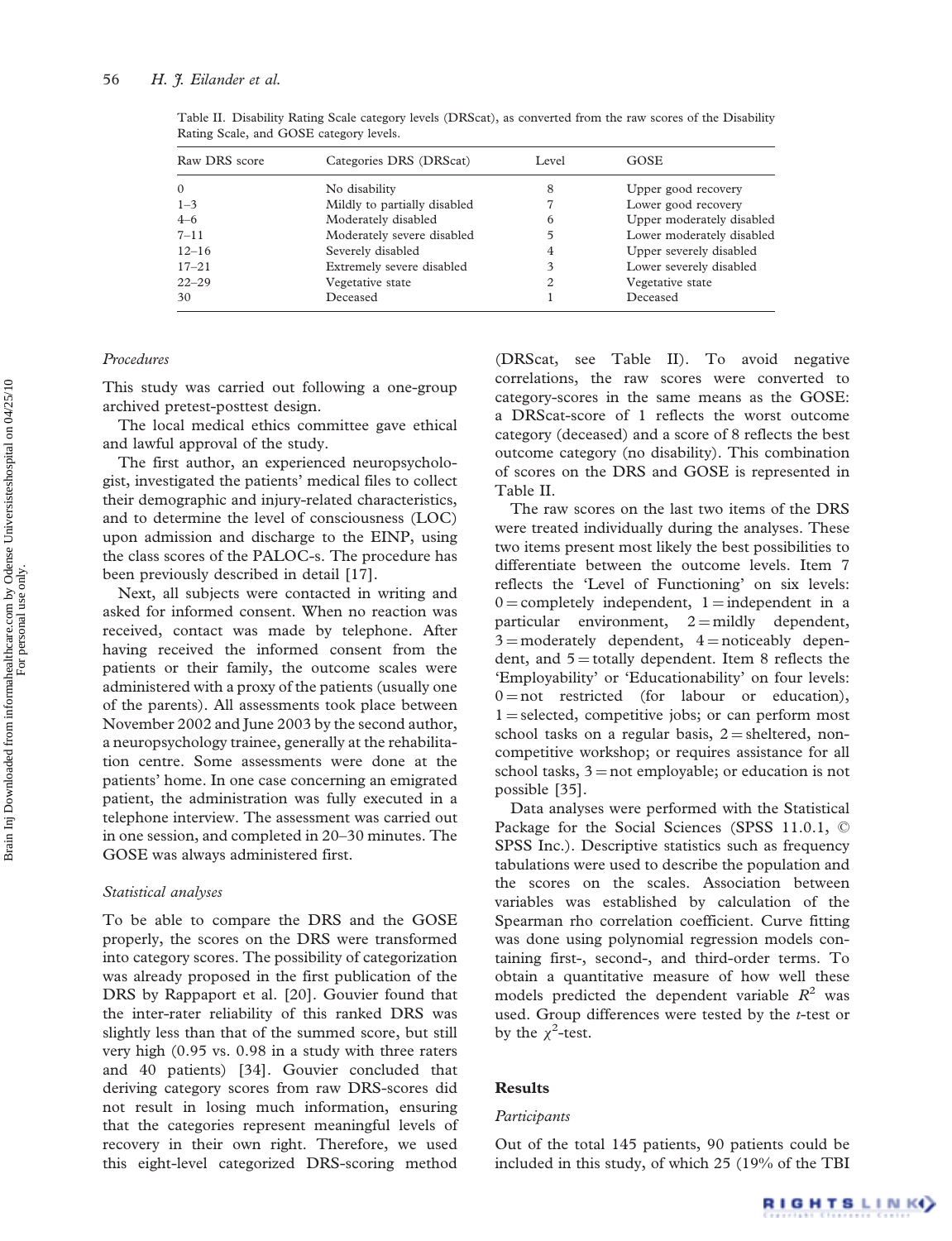| Variable                              | Participating                           | Non-participating                       |
|---------------------------------------|-----------------------------------------|-----------------------------------------|
| Number                                | 90                                      | 55                                      |
| Deceased                              | 12 TBI (19%) 13 nTBI (48%)              | n.a.                                    |
| Gender                                | $70.8\%$ male                           | 72.7% male                              |
| TBI/nTBI                              | 78.5% TBI                               | 74.7% TBI                               |
| Age at injury (yrs)                   | $M = 12.6$ , $SD = 6.2$ Range: 0.6–25.0 | $M = 13.3$ , $SD = 7.3$ Range: 0.7-23.7 |
| Current age (yrs)                     | $M = 18.6$ , $SD = 6.3$                 | $M = 19.6$ , $SD = 8.6$                 |
| Level of consciousness at admission   | $VS = 51\%$ , $MCS = 49\%$              | $VS = 69\%, MCS = 31\%$                 |
| Level of consciousness upon discharge | $VS = 0\%$ , MCS = 23%, CS = 77%        | $VS = 4\%, MCS = 25\%, CS = 71\%$       |
| Time since injury (yrs)               | $M = 7.5$ , $SD = 3.4$ Range: 2.4–15.7  | $M = 7.9$ , $SD = 3.1$ Range: 2.6–13.9  |

Table III. Characteristics of the participating and the non-participating groups of patients. Except for the first two variables, all data are with exclusion of the deceased patients.

VS, Vegetative State; MCS, Minimally Conscious State; CS, Conscious State.

Table IV. DRScat scores and GOSE scores of the surviving patients  $(n = 65)$ , individually for the traumatic patients (TBI) and for the non-traumatic patients (nTBI) presented in number and in percentages per column.

| Level                         | <b>DRScat</b> |             | GOSE         |              |
|-------------------------------|---------------|-------------|--------------|--------------|
|                               | TBI           | nTBI        | <b>TBI</b>   | nTBI         |
| 8                             | $6(11.7\%)$   | $\Omega$    | $3(5.9\%)$   | $\mathbf{0}$ |
|                               | $15(29.4\%)$  | $2(14.3\%)$ | $12(23.5\%)$ | $\mathbf{0}$ |
| 6                             | $21(41.2\%)$  | $4(28.6\%)$ | $4(7.8\%)$   | $\mathbf{0}$ |
| 5                             | $1(2.0\%)$    | $1(7.1\%)$  | $4(7.8\%)$   | $1(7.1\%)$   |
| 4                             | $5(9.8\%)$    | $1(7.1\%)$  | $3(5.9\%)$   | $1(7.1\%)$   |
| 3                             | $2(3.9\%)$    | $4(28.6\%)$ | $25(49.0\%)$ | $8(57.1\%)$  |
| $\mathfrak{D}_{\mathfrak{p}}$ | $1(2.0\%)$    | $2(14.3\%)$ | 0            | $4(28.6\%)$  |
| Total                         | 51 $(100\%)$  | 14 (100%)   | 51 $(100\%)$ | 14 $(100\%)$ |

group and 48% of the nTBI group) were deceased. Twelve patients (8%) had moved and could not be located and 43 patients or their families (30%) did not return the informed consent. The time between injury and the determination of the long-term functional outcome varied between 2.4 and 15.7 years ( $M = 7.2$ , Median = 6.7, SD = 3.3). The mean age of the surviving patients was18.6 years (range 5–35,  $SD = 6.3$ , and 71% were male.

The main characteristics of the participating patient group  $(n = 65)$  and the non-participating patient group ( $n = 55$ ) were compared to investigate whether the groups differed (see Table III).

No differences in the two groups were found in age  $(t_{(118)} = 0.72; p = 0.47)$ , time since injury  $(t_{(118)} = 0.49; \ p = 0.63)$ , cause of injury (TBI vs.  $nTBI$ )  $\chi^2_{(1)} = 0.26; \quad p = 0.61$ , or gender  $(\chi^2_{(1)} = 0.06; \ p = 0.81)$ . Further analysis showed no association between group membership (participating vs. non-participating) with level of consciousness at admission (VS or MCS)  $(\chi^2_{(1)} = 1.45,$  $\phi = 0.11$ ,  $p = 0.23$ ), nor with the level of consciousness upon discharge (VS, MCS, or CS) ( $\chi^2_{(2)} = 2.58$ ,  $\phi = 0.15$ ,  $p = 0.28$ ). Therefore, with regards to different essential aspects related to functional capacities, the studied group was representative for the total population that participated in EINP.

#### Long-term outcome

The mean DRS-score of the total group, including the deceased  $(n=90)$  was 13.4 (SD = 11.8). For the surviving group  $(n = 65)$  the mean DRS-score was 6.8 (SD = 6.6), for the TBI patients  $(n=51)$  it was 5.4 ( $SD = 5.3$ ), and for the surviving nTBI patients  $(n = 14)$  the score was 12.1 (SD = 8.1). The mean GOSE-score of the total group was  $3.5$  (SD = 2.1). For the surviving group  $(n = 65)$  the mean GOSEscore was  $4.5$  (SD = 1.7), for the TBI patients  $(n = 51)$  it was 4.9 (SD = 1.7), and for the surviving nTBI patients ( $n = 14$ ) the score was 3.3 (SD = 0.9).

Table IV shows the distribution of the scores on the DRScat and on the GOSE. There was a significant difference between the TBI and the nTBI patients on both the DSRcat  $(t<sub>(88)</sub> = 4.36;$  $p < 0.01$ ) and the GOSE ( $t_{(88)} = 4.37$ ;  $p < 0.01$ ). The TBI group, with 83.3% of the cases in the upper three categories of the DRScat, scored clearly better compared to the nTBI group (only 42.9% in the upper three categories).

#### Comparison between scores on the DRS and GOSE

The distribution of the scores over the categories differed between the GOSE and the DRScat. On the DRS the majority of the patients scored in the upper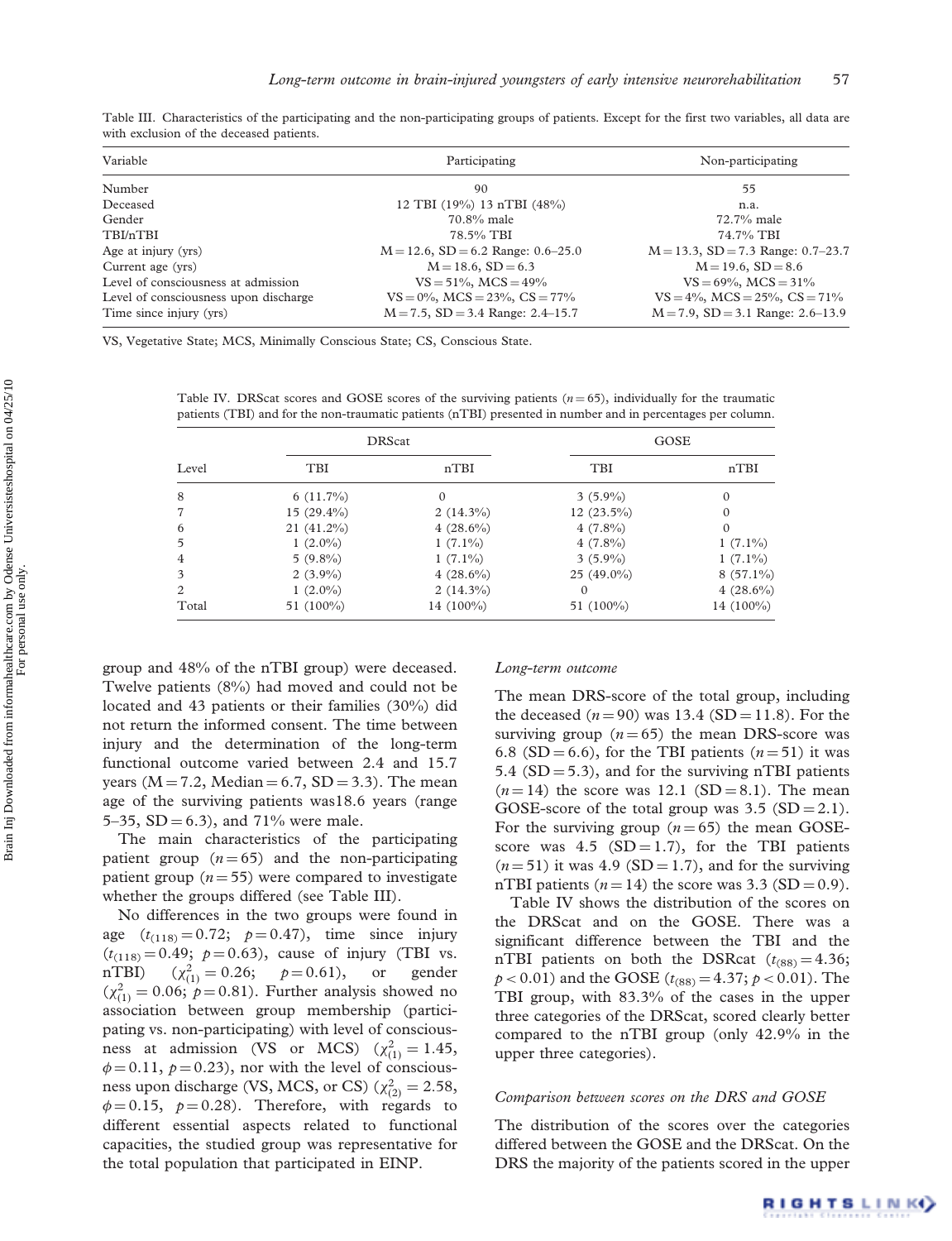

Figure 1. Scatter plot of the scores on the GOSE and on the DRScat, with a cubic curve fitted to the data. An open dot represents one case; the number of lines connected to the other dots represents the total number of cases.

three levels, whereas on the GOSE the majority of the patients scored in the lower three levels, especially in level 3.

The correlation between the DRS and the GOSE was high (Spearman rho  $= -0.84$ ;  $p < 0.01$ ), as well as the correlation between the DRScat and the GOSE (Spearman rho =  $0.81; p < 0.01$ ). As Figure 1 shows, the scores on the DRScat seemed to be more differentiated in the lower levels of functioning, whereas the GOSE-scores were more differentiated in the upper levels of functioning. Level 6 (containing 25 patients) and level 7 (containing 17 patients) of the DRS were differentiated in six GOSE levels, and in return, level 3 (containing 33 patients) of the GOSE was differentiated in six DRS levels. Although there was a clear linear trend in the data ( $R^2 = 0.47$ ), a cubic curve fitted the data better  $(R^2 = 0.58$ ; test for significance of the difference:  $F(2,61) = 6.14, p = 0.00$ .

#### Functionality and employability/educationability

The scores on the two separate items of the DRS concerning functionality (item 7) and employability/ educationability (item 8) showed considerable variations. In particular the variance on item 7 in the TBI group was high (see Table V). The scores were more or less equally distributed among the six categories, showing that one third of the TBI patients were moderately independent, one third were mildly or moderately dependent and one third were noticeably Table V. Distribution of the traumatic (TBI) and the nontraumatic (nTBI) patients on Item 7 (functionality) of the DRS.

| Level                                      | TBI          | nTBI        |
|--------------------------------------------|--------------|-------------|
| Completely independent                     | $13(25.5\%)$ | $1(7.1\%)$  |
| Independent in a<br>particular environment | $4(7.8\%)$   | $\theta$    |
| Mildly dependent                           | $9(17.6\%)$  | $1(7.1\%)$  |
| Moderately dependent                       | $8(15.7\%)$  | $3(21.4\%)$ |
| Noticeably dependent                       | $8(15.7\%)$  | $2(14.3\%)$ |
| Totally dependent                          | $9(17.6\%)$  | $7(50\%)$   |
| Total                                      | 51 (100%)    | 14 (100%)   |

or totally dependent. A majority of 64% of the nTBI patients was noticeably or totally dependent.

Table VI shows the distribution of the scores for both groups among the four levels of the employability item 8 of the DRS, indicating that almost half of the surviving TBI group was able to participate in work or school activities, compared to one quarter of the nTBI group.

# Discussion

This study describes the long-term outcome of children and young adults with severe brain injury who had been in a vegetative state or a minimally conscious state for a considerable period. The results showed that, though full recovery is rare, the majority of patients eventually reached a (semi-) independent level of functioning. For the patients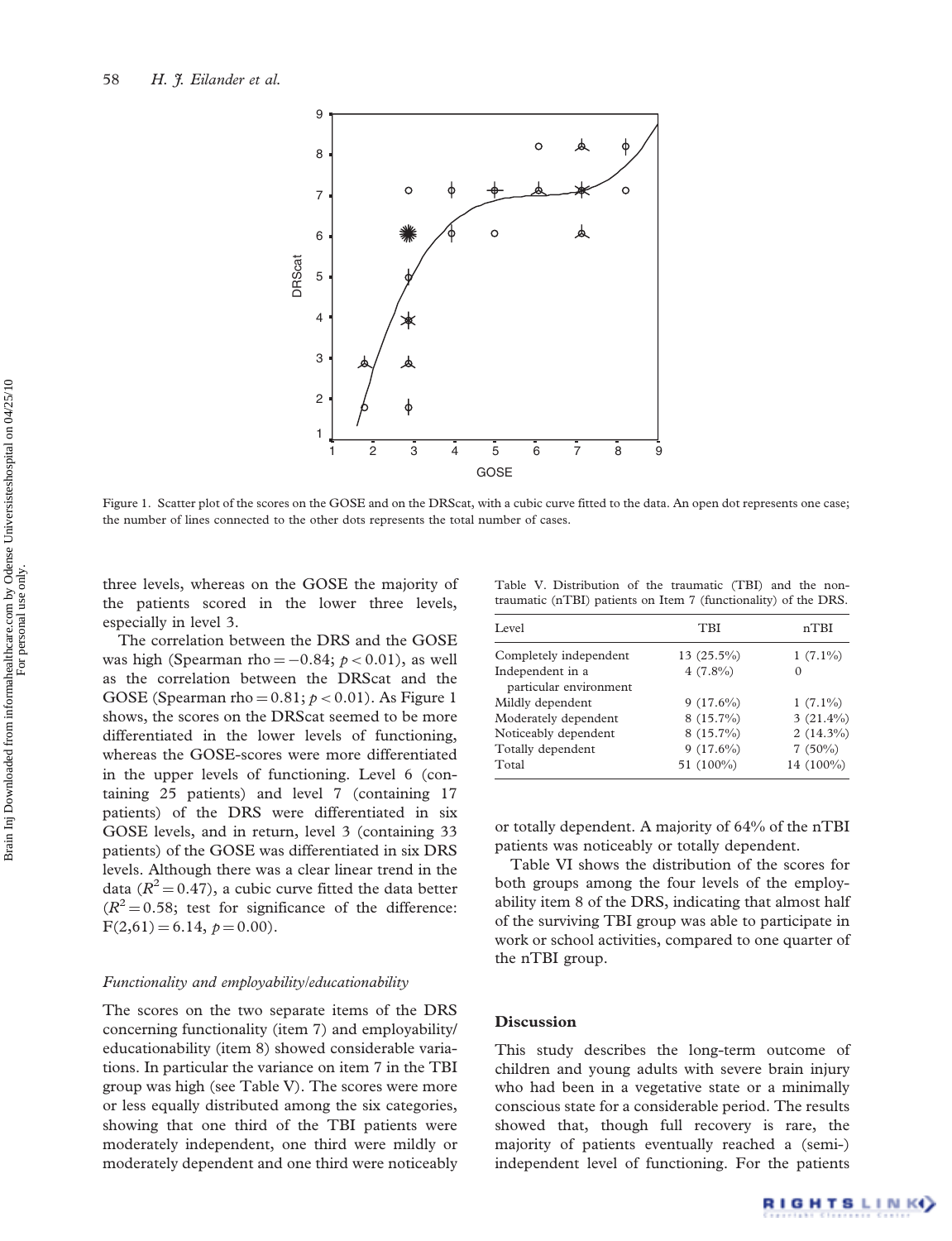Table VI. Distribution of the traumatic (TBI) and the nontraumatic (nTBI) patients on Item 8 (employability/educationability) of the DRS.

| Level                                                                            | TRI          | nTRI        |
|----------------------------------------------------------------------------------|--------------|-------------|
| Not restricted                                                                   | $6(11.8\%)$  |             |
| Selected competitive jobs/can<br>perform most school tasks<br>on a regular basis | $16(31.4\%)$ | $4(28.6\%)$ |
| Sheltered non-competitive<br>workshop/requires                                   | $22(43.1\%)$ | $4(28.6\%)$ |
| assistance for all school tasks<br>Not employable/<br>education is not possible  | $7(13.7\%)$  | $6(42.9\%)$ |
| Total                                                                            | 51 $(100\%)$ | $14(100\%)$ |

with traumatic brain injury 37% (GOSE) to 82% (DRS) recovered to partly or total independency. Forty-three percent were able to perform substantial work or accomplish most or even all school tasks without help. No TBI-patients seemed to be in VS several years after injury. When we compare the results of this study to the results of our discharge study concerning the same population [17], we can conclude that almost all the patients who were in a vegetative state upon discharge from EINP died in the period following release. Also, approximately one quarter of the patients in MCS deceased. It can be assumed that most of them were in the lowest level of the MCS, the transitional state. Eventually almost 50% of the nTBI patients died, compared to 12% of the TBI patients. The more encouraging outcome of TBI patients is in full accordance with other outcome studies [3], and with our expectations. Furthermore, one can conclude that patients who are still in VS 12 months after injury are likely to die within a couple of years.

To assess the effect of a treatment programme like EINP, a controlled group study design is needed. In this study, there were no possibilities to execute such a study design. Nevertheless, it is wished for to compare the results of this study with the results of earlier outcome studies, although differences in study design and sample characteristics will exist. In doing so, it appears that some of the results of this study suggest that more TBIpatients than presumed recovered to a reasonable level of independence. Firstly, at admission to EINP none of the patients had an indication for rehabilitation with a poor prognosis for substantial recovery, however eventually 50–67% of all traumatic patients reached a level of at least partial independence. Of the 25 patients who were in VS for three months or more, 11 (44%) reached this level. This is substantially more than described by Kriel et al. [36]. They studied a cohort of 188

young patients (0–20 years) who suffered a severe brain injury, of whom 60 were in VS for more than 90 days. Kriel et al. found that 1–20 years (Median  $= 8$  years) after trauma, only 10% of the patients were verbal communicators and 30% had reached some level of motor independency. Secondly, comparing the results of this study with the earlier mentioned calculations of recovery probability made by the Multi-Society Task Force (MSTF) [2, 3], and with the results of the study of Groswasser and Sazbon [13, 14], in our study the long-term outcome of patients who suffered a traumatic brain injury seems to be more encouraging, therefore indicating possible therapeutic effects of the early intensive neurorehabilitation programme. The MSTF calculated a probability of 30% remaining in a vegetative state with an estimated survival of 7.4 years  $(\pm 1.8)$  for children 7–18 years old [3]. In our study none of the TBIpatients were in a vegetative state within one year of the injury. Groswasser and Sazbon found that 11% of patients who were unconscious for more than one month were able to resume working in the open job market and 49% were engaged in sheltered noncompetitive workshops [13]. In this study these percentages were respectively 43 and 43.

In this study, half of the patients were classified in the 'lower severe disability' category of the GOSE, mainly because they needed some kind of physical help during daily life. In scoring the GOSE it is not possible to take into account the level of mental independence. As it is generally accepted nowadays that social participation is a function of mental capacities rather than of physical capacities, it seems worthwhile to use other measures for the classification of the level of disability. In this study especially item 7 of the DRS, which requests functional independency, showed a substantial variation in the scores. Demonstrating that in the studied population, the level of functioning is more diverse than the results of the GOSE suggested. The use of the DRS as a whole, and item 7 especially, can contribute to a better insight in the need for different kinds of specialized facilities and care. This is in accordance with the latest views regarding what is important in the long-term care for persons with severe brain injury. For example, Lollar et al. underlined the use of outcome measures in children and young adults which reflect the dimensions of the International Classification of Functions (ICF), in terms of functions, capabilities and participation [37]. As we have demonstrated, the DRS offers more possibilities to do so than the GOSE and should preferably be used in long-term outcome studies in young patients with severe brain injury.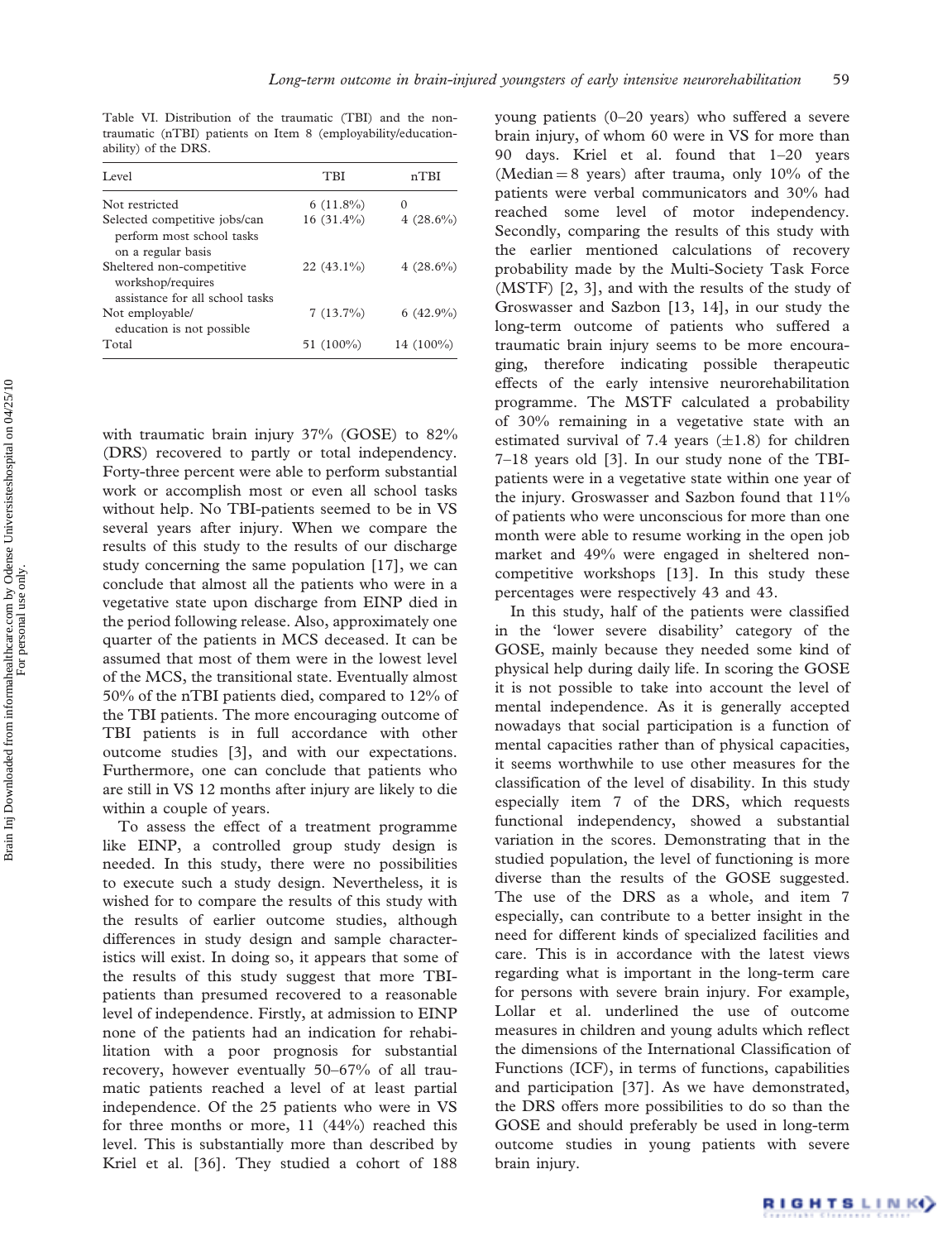# Limitations

The dropout rate in this long-term outcome study was considerable. However, compared to other studies, the participation in this study was relatively high [38], possibly because we asked cooperation and participation of family members as a replacement for of the patients themselves. Furthermore, the results showed that the studied group did not differ significantly in important injury and demographic variables from the group of patients that did not participate. All in all, the effects of the dropout rate on the results seem to be negligible.

The time since injury varied widely in this study: between 2.4 and 15.7 years. The longer the time, the greater the possibilities that all kinds of other life events have had influence on the recovery process. This might result in a lessening, but also in a worsening of the effects of brain injury per se. It is not possible to control this variability. Only in a prospective longitudinal study fixed measure points are possible, but even then, life events will differ amongst participants, making it difficult to control.

# Conclusions

In conclusion, this study proved that patients who suffered a severe traumatic brain injury might have reasonable chances for long-term independency, when early intensive neurorehabilitation is applied even when the patient is still in an unconscious state. It is supposed that the application of a structured early intensive neurorehabilitation programme contributed to the recovery. Patients with a nontraumatic brain injury who were in a vegetative state for more than two months did not demonstrate these possibilities for long-term recovery.

The comparison between the GOSE and the DRS of measuring the long-term level of social participation showed that the DRS has advantages above the GOSE in patients with severe brain injury. Especially the single items concerning functionality (item 7) and employability/educationability (item 8) were able to differentiate between different levels. Suggestions for future research are, above all, longitudinal prospective multi-centre outcome studies in which severe brain-injured patients are followed from admittance in the hospital up until five to ten years after the injury.

### Competing interests

HE was the clinical psychologist of most of the patients during their treatment period at the rehabilitation centre, but had no contact with them in this study.

No other competing interests were present.

## Acknowledgements

The authors would like to thank Annemiek de Kock, Esmée Verwijk, and Niek van Haasteren who contributed substantially to the development of the study design. This study is part of a larger evaluation study of the rehabilitation programme 'Early intensive neurorehabilitation for children and young adults in a vegetative or minimally conscious state after severe brain injury'.

This study was financial supported by Stichting Centraal Fonds RVVZ, Johanna Kinderfonds, CZ groep Zorgverzekeringen, Zorgverzekeraar VGZ, Zorg en zekerheid, Stichting Bio Kinderrevalidatie, Hersenstichting Nederland, and Gerritsen Beheer bv.

#### References

- 1. Gray DB, Hendershot GE. The ICIDH-2: Developments for a new era of outcomes research. Archives of Physical Medicine and Rehabilitation 2000;81(Suppl. 2):S10–S14.
- 2. Multi-Society Task Force on Persistent Vegetative State. Medical aspects of the persistent vegetative state (first of two parts). The New England Journal of Medicine 1994;330:1499–1508.
- 3. Multi-Society Task Force on Persistent Vegetative State. Medical aspects of the persistent vegetative state (second of two parts). The New England Journal of Medicine 1994;330:1572–1579.
- 4. Doman RJ, Spitz EB, Zucman E, Delacato CH, Doman G. Children with severe brain injuries, neurological organization in terms of mobility. Journal of the American Medical Association 1960;174:257–262.
- 5. Giacino JT, Zasler ND, Katz DI, Kelly JP, Rosenberg JH, Filley CM. Development of practice guidelines for assessment and management of the vegetative and minimally conscious states. Journal of Head Trauma Rehabilitation 1997;12:79–89.
- 6. Stewart DG, Miller MA, Cifu DX. The role of subacute rehabilitation services after brain injury. NeuroRehabilitation 1998;10:13–23.
- 7. Stucki G, Stier-Jarmer M, Grill E, Melvin J. Rationale and principles of early rehabilitation care after an acute injury or illness. Disability and Rehabilitation 2005;27:353–359.
- 8. Whyte J. Using treatment theories to refine the designs of brain injury rehabilitation treatment effectiveness studies. Journal of Head Trauma Rehabilitation 2006;21:99–106.
- 9. Gray DS. Slow-to-recover severe traumatic brain injury: A review of outcomes and rehabilitation effectiveness. Brain Injury 2000;14:1003–1014.
- 10. Lombardi F, Taricco M, Tanti A de, Telaro E, Liberati A. Sensory stimulation for brain injured individuals in coma or vegetative state (Cochrane Review), in The Cochrane Library, Issue 1, 2003. Oxford: Update Software. pp 1–11.
- 11. Gray DS, Burnham RS. Preliminary outcome analysis of a long-term rehabilitation program for severe acquired brain injury. Archives of Physical Medicine and Rehabilitation 2000;81:1447–1456.
- 12. Sörbo A, Rydenhag B, Sunnerhagen KS, Blomqvist M, Svensson S, Emanuelson I. Outcome after severe brain damage, what makes the difference? Brain Injury 2005;19:493–503.